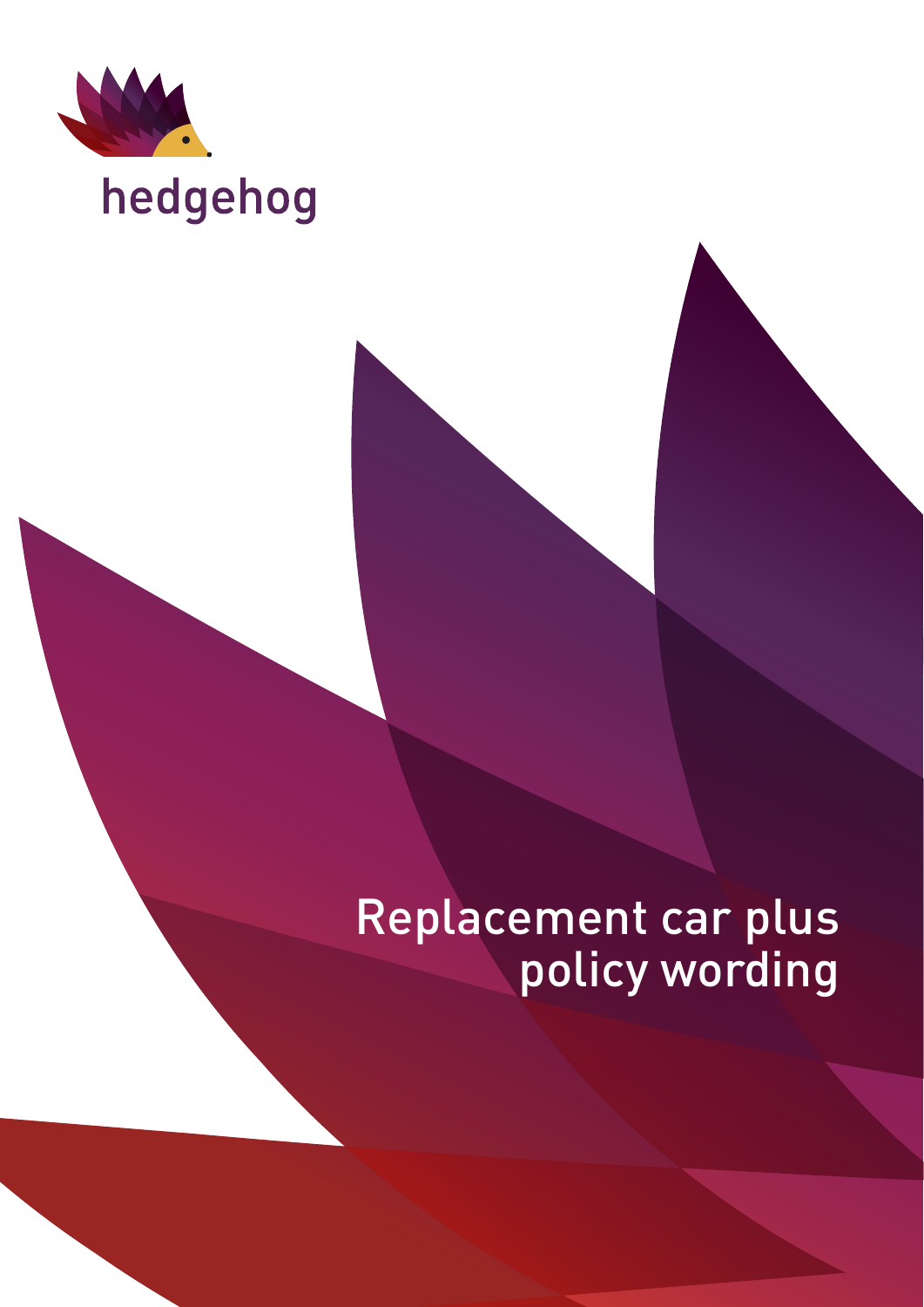# Who is your insurer?

This insurance is arranged by Hedgehog and URIS Group, administered by Arc Legal Assistance Ltd and underwritten by Royal & Sun Alliance Insurance Ltd.

Claims are managed on behalf of the **insurer** by the **administrator** who have appointed the **hire firm** to deal with any claims covered by the policy.

If **you** have paid the premium **we** will agree to insure **you** subject to the terms and conditions detailed in this policy wording for **replacement vehicle** in the event of an **insured incident** during the **period of insurance**.

Please take time to read the contents of this policy including how to make a claim.

**Your** policy will end if: **You** do not pay the premium; **Your** residential address is no longer in the **United Kingdom**; **You** or **we** cancel this policy; or The underlying **motor insurance policy** is cancelled.

# Certification of cover

This policy document combined with **your optional extras policy schedule** certifies that this insurance has been effected between **you** and **us**. In return for payment of the premium, **we** agree to insure **you** in accordance with the terms and conditions contained in and endorsed on these documents.

# Important

Please keep this policy document, together with **your optional extras policy schedule**, in a safe place so **you** can read it again if **you** need to. **You** can only take out this insurance if **you** have bought a **motor insurance policy** with Hedgehog. If **your motor insurance policy** with Hedgehog is cancelled for any reason, this policy will also be cancelled.

# Language

**You** will notice that some words throughout this document are shown in **bold** type. These words are listed and defined in the 'Definitions' section at the end of this document.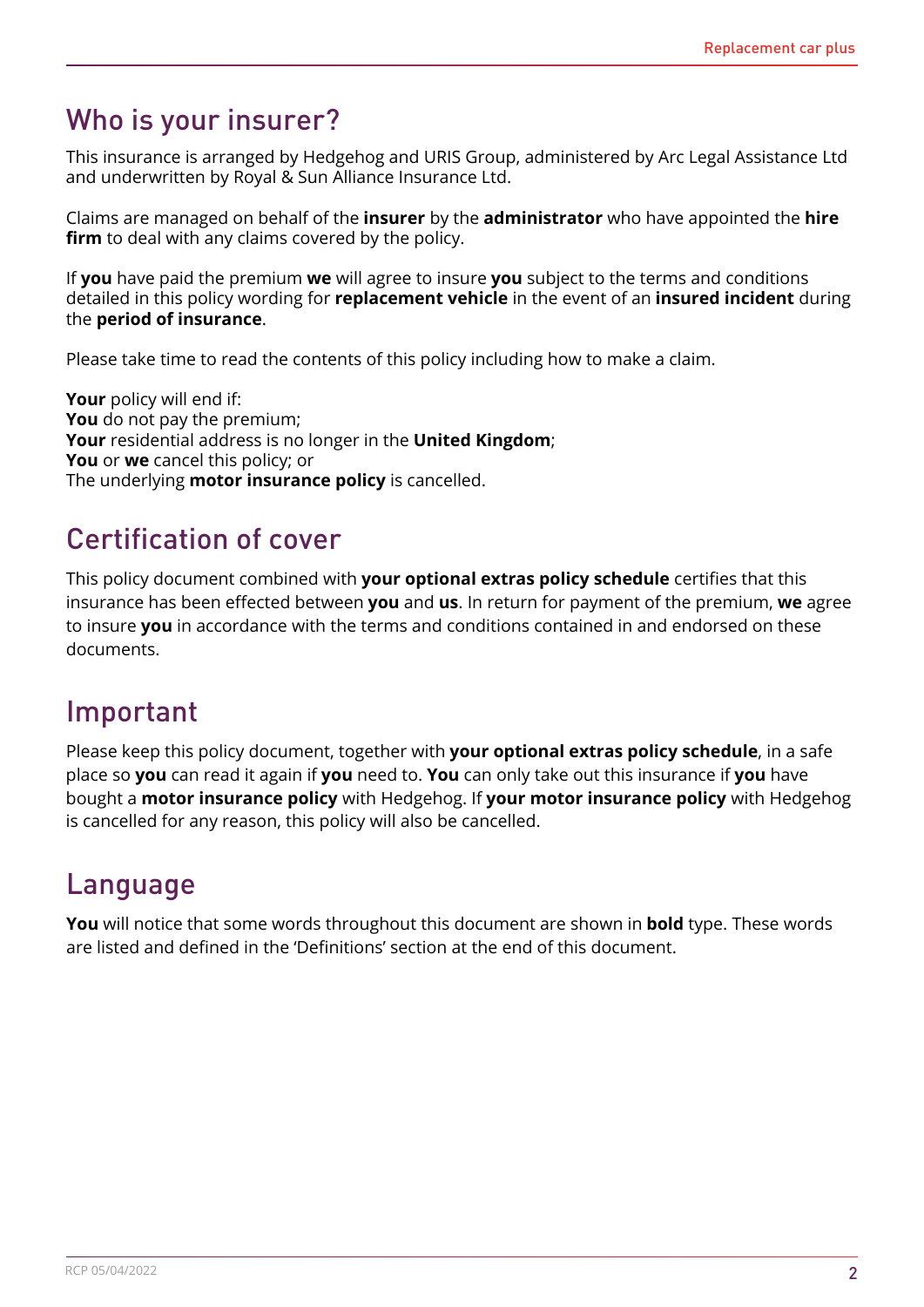# What does the policy cover and what will it pay out?

#### **Events**

During the **period of insurance** and within the **territorial limits**, the policy will cover the **insured vehicle** in the event of the following:

- A road traffic accident which is **your** fault;
- Fire, vandalism, or attempted theft; or
- The **insured vehicle** being stolen and not recovered.

### **Benefits**

The policy will pay the following benefits if one of the above events occur:

**We** will supply **you** with a **replacement vehicle** delivered to **you** until:

- The date when **you** receive a settlement in respect of the value of the **insured vehicle**;
- The date on which the **insured vehicle** is repaired or replaced under the terms of **your motor insurance policy**; or
- The date on which the **insured vehicle** is recovered in the event of theft.

All of the above is subject to a maximum of 21 days. Free delivery and collection of the **replacement vehicle** will be provided.

If it is not possible to provide **you** with a **replacement vehicle we** will contribute a daily cash benefit of up to £20 per day towards transportation costs, up to a maximum of £420 per individual claim.

A maximum of 2 claims can be made during the **period of insurance**.

# What is not covered?

This policy will not cover:

- The supply of a **replacement vehicle** to any person who does not meet the **hire firm**'s standard terms and conditions of hire in force at the date of the **insured incident**;
- Any **vehicle hire costs** incurred before **our** acceptance of a claim or not arranged through **us**;
- Any **vehicle hire costs** where the **insured incident** has not been reported under **your** own **motor insurance policy**;
- Any **vehicle hire costs** as a result of theft which has not been reported to the police and where a crime reference number has not been obtained;
- The supply of a **replacement vehicle** where the loss of the **insured vehicle** arises out of any deliberate or criminal act or omission other than vehicle theft;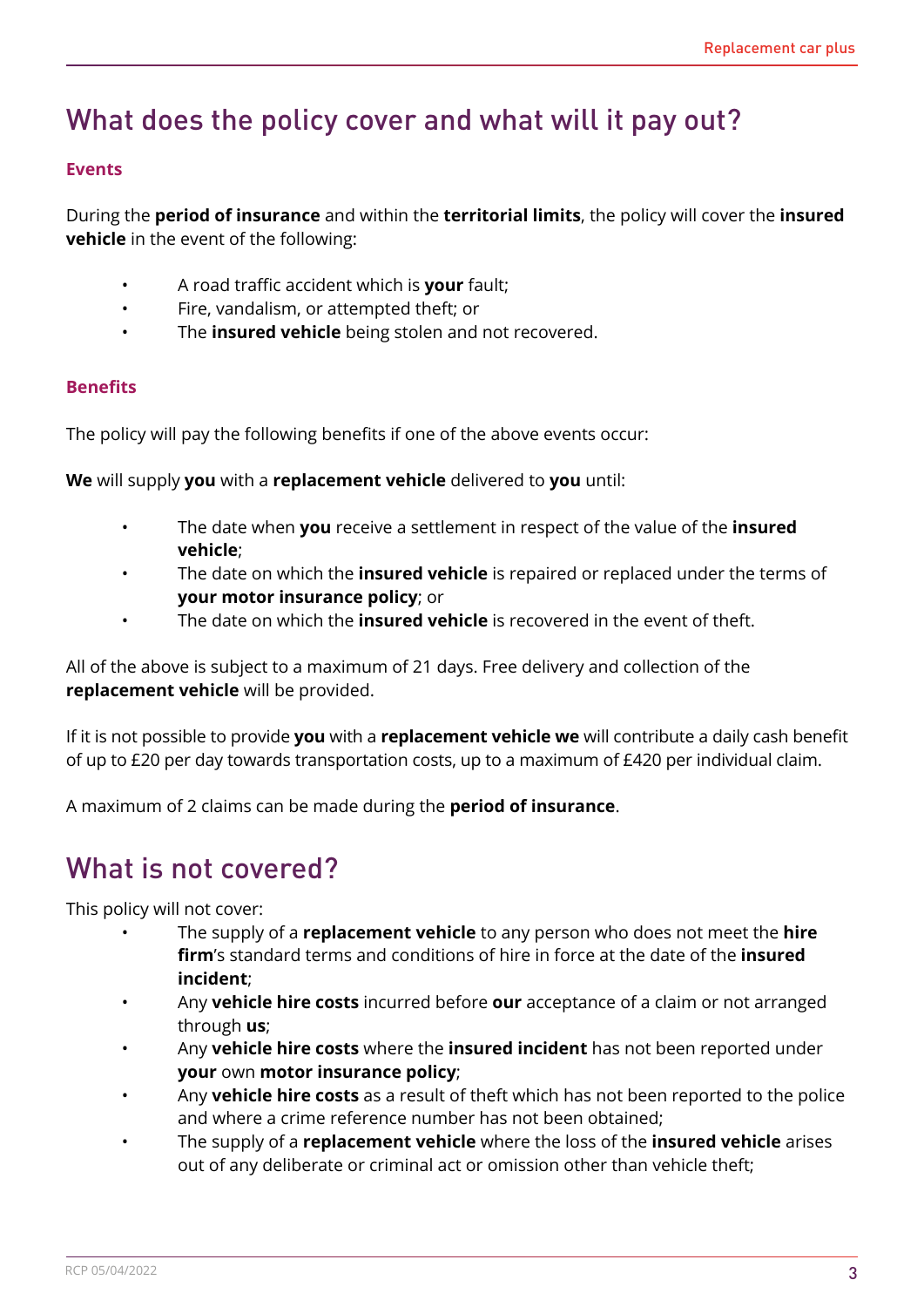- The supply of a **replacement vehicle** if **you** are a taxi driver, private hire vehicle driver, self-drive hire operator or motor trader, unless it is for **your** personal use only;
- The supply of a **replacement vehicle** where the **insured vehicle** is used for racing, rallies or competitions;
- The supply of a **replacement vehicle** where there is any allegation the **insured incident** arose at a time when the **insured person** had consumed alcohol or illegal drugs;
- Any costs of fuel, fares, fines or fees relating to the **replacement vehicle** whilst in **your** possession;
- Any additional hire charges due after the **hire period**;
- Any **vehicle hire costs** after **your insured vehicle** is replaced, settlement received for the value of the **insured vehicle** or where the **insured vehicle** is recovered in the event of theft;
- Any direct or indirect consequence of war, civil war, invasion, acts of foreign enemies (whether war be declared or not), rebellion, revolution, insurrection, military or usurped power, or confiscation, nationalisation, requisition, destruction of or damage to property by or under the order of any government, local or public authority.
- Any direct or indirect consequence of:
	- Irradiation, or contamination by nuclear material;
	- The radioactive, toxic, explosive or other hazardous or contaminating properties of any radioactive matter; or
	- Any device or weapon which employs atomic or nuclear fission or fusion or other comparable reaction or radioactive force or matter.
- Any direct or indirect consequence of terrorism as defined by the Terrorism Act 2000 and any amending or substituting legislation;
- Any consequence, howsoever caused, including but not limited to **computer virus** in **electronic data** being lost, destroyed, distorted, altered, or otherwise corrupted;

# Conditions and limitations

The following conditions apply to **your** policy:

# **Consumer Insurance (Disclosure and Representations) Act 2012**

This requires **you** to be truthful and take care to give accurate and complete answers to any questions Hedgehog ask **you** when **you** purchase the policy, if **you** wish to make any changes to it during the **period of insurance**, or if **you** make a claim. If **you** fail to do so it may invalidate **your** policy.

Note that if a claim under this policy is known by **you** to be false in any way, the claim will not be paid and **your** policy will be made void with no refund of premium. **We** may also inform other insurers and the appropriate law enforcement authorities.

# **Transferring your interest in the policy**

**You** cannot transfer **your** interest in the policy to anyone else.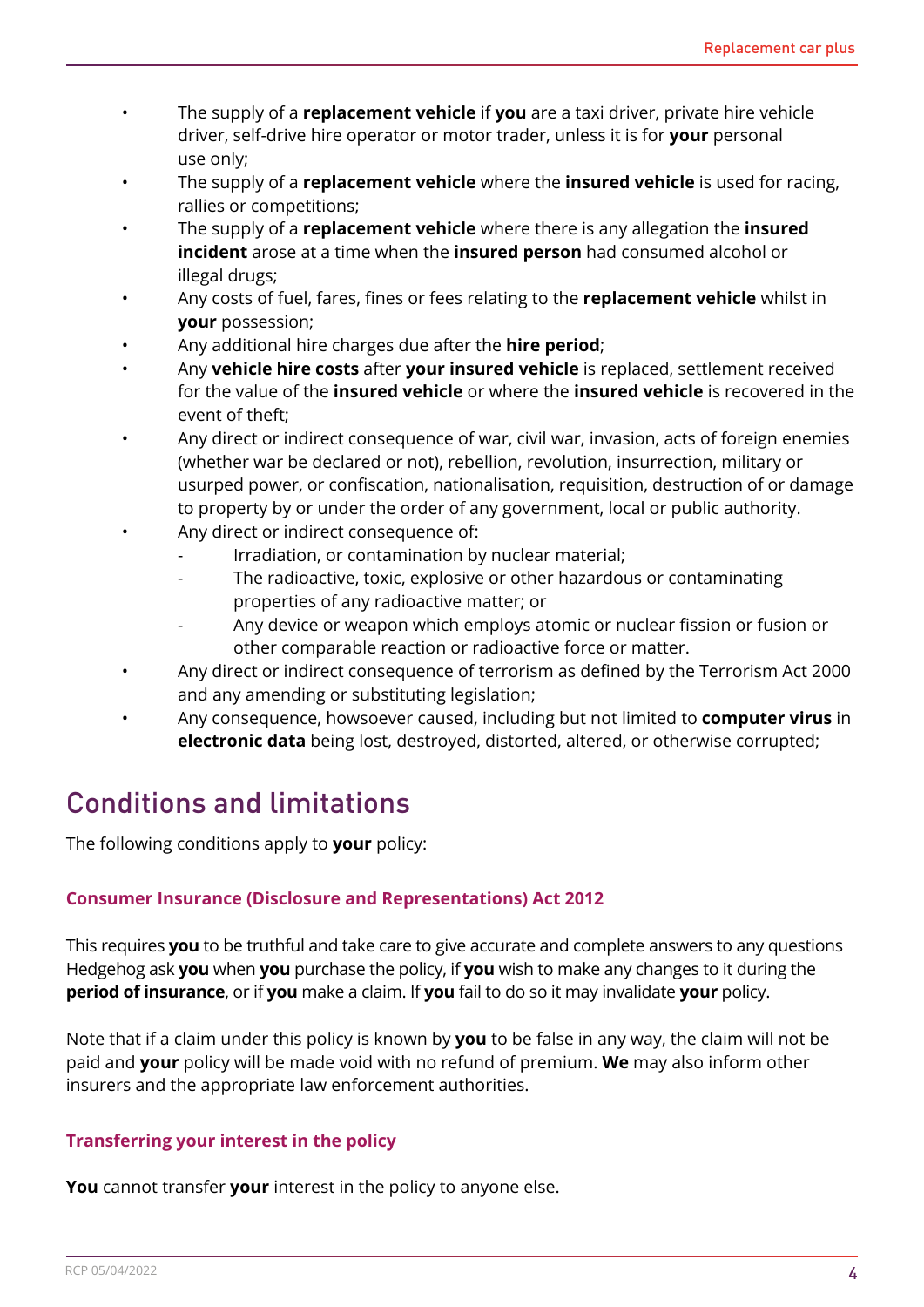# **False/Fraudulent claims**

If **you** or anyone acting on **your** behalf makes a claim under this policy and know the claim is false or fraudulent in any way, the cover will be void, the claim will not be paid and all monies received by **you** shall be immediately repaid. **We** may also share this information with other insurers and with the appropriate law enforcement authorities.

# How to make a claim

If **you** want to make a claim on the policy, please follow the instructions below:

- Read this policy document to check that the cause of the claim is covered;
- Contact the claims line on **0333 043 9769** as soon as possible;
- In the event of theft, **you** must report the incident to the police as soon as possible and obtain a crime reference number. **You** will be required to provide **your** crime reference number to the **hire firm**;
- If **you** have a valid claim, **we** will arrange for the delivery of a **replacement vehicle** to **you** within 1 working day of the claim being accepted;
- **You** may ask for the **replacement vehicle** to be delivered to **you** at any convenient place within the **territorial limits**;
- **You** must keep the **hire firm** fully informed at all times of all matters relating to **your motor insurance policy** claim and in particular must notify them immediately if the **insured vehicle** is replaced, settlement received for the value of **insured vehicle**, or where the **insured vehicle** is recovered in the event of theft.

### **Important Information**

- To be given a **replacement vehicle**, **you** must present a valid driving licence and a valid credit or debit card, both of which must be in **your** name. If **you** are unable to produce these, the **hire firm** may not be able to provide **you** with a **replacement vehicle** and instead **you** will receive the daily cash benefit.
- The **hire firm** will deduct an excess from **your** credit or debit card in the event that the **replacement vehicle** is returned damaged, or the cost of fuel if it is returned without sufficient fuel. **You** will also be charged if **you** incur any road traffic fines whilst **you** are driving the **replacement vehicle**.

# Claims conditions

Please note that the following conditions apply to **your** claim and **we** may cancel the policy, refuse to deal with **your** claim, or reduce the amount of the claims payment if **you** ignore them:

#### • **Process**

In the event of any incident which may give rise to a claim, **you** must follow the claims procedure detailed in this policy and **you** must give the **administrator**, at **your** own expense, all the information **we** or they ask for about the claim.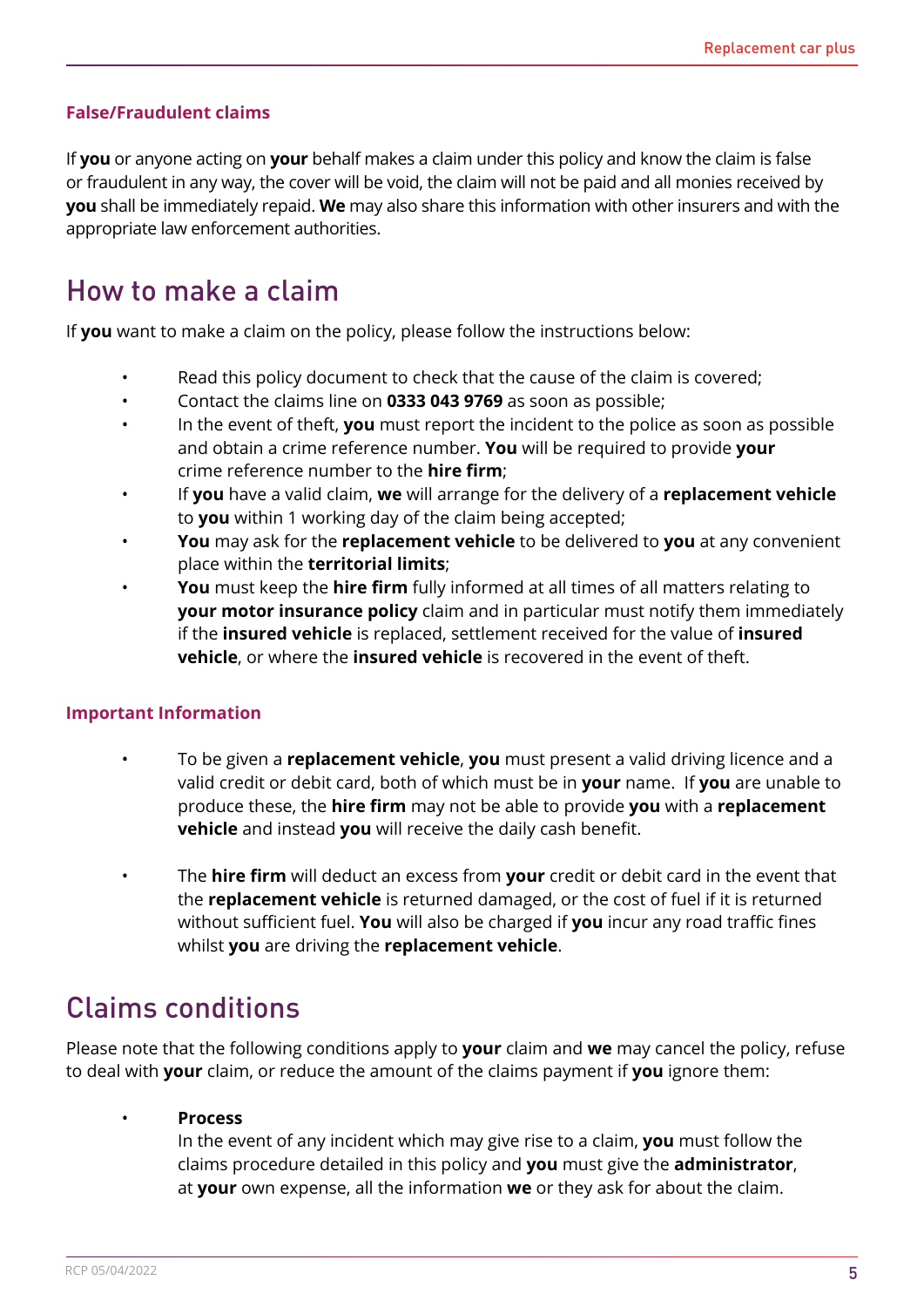- **We** have the right, at **our** expense and in **your** name, to:
	- Take over the defence or settlement of any claim;
	- Start legal action to get compensation from anyone else; and/or
	- Start legal action to get back from anyone else any payments that have already been made.

At **our** cost, **you** must also help **us** to take legal action against anyone or help **us** defend any legal action if **we** ask **you** to.

# Cancelling your policy

If **you** decide that for any reason, this policy does not meet **your** insurance needs **you** have the right to cancel it. **You** can cancel **your** policy at [www.hedgehoginsurance.com.](www.hedgehoginsurance.com)

- If **you** decide to cancel within the first 14 days from the day of purchase or the day on which **you** receive **your** policy documentation, whichever is the later ('cooling off period'), **you** will be entitled to a full refund of the premium as long as **you** have not made a claim and do not intend to make a claim.
- After the first 14 days no refund of premium will be payable.
- **Insurer's** right to cancel
	- This policy runs concurrently with **your motor insurance policy**. If **your motor insurance policy** is cancelled for any reason this policy will also be cancelled.
	- We may cancel your policy, but only if there is a valid reason for doing so. Valid reasons include (but are not limited to):
- Fraud;
- Non-payment of premium; and/or
- Threatening and abusive behaviour against **our** staff or the **administrator**'s staff.

Where **we** have cancelled **your** policy no refund of premium would be made.

# Customer service & complaints

This complaints procedure does not affect **your** legal rights.

### **Questions or complaints about the sale of your policy**

If **you** have a question or concern, or **you** wish to make a complaint about how **your** policy was sold to **you** (including the information **you** were given before **you** bought the policy), or about the general service **you** received, please visit<www.hedgehoginsurance.com> where you can complete an online complaint form.

If Hedgehog cannot settle **your** complaint, **you** may be able to refer it to the Financial Ombudsman Service.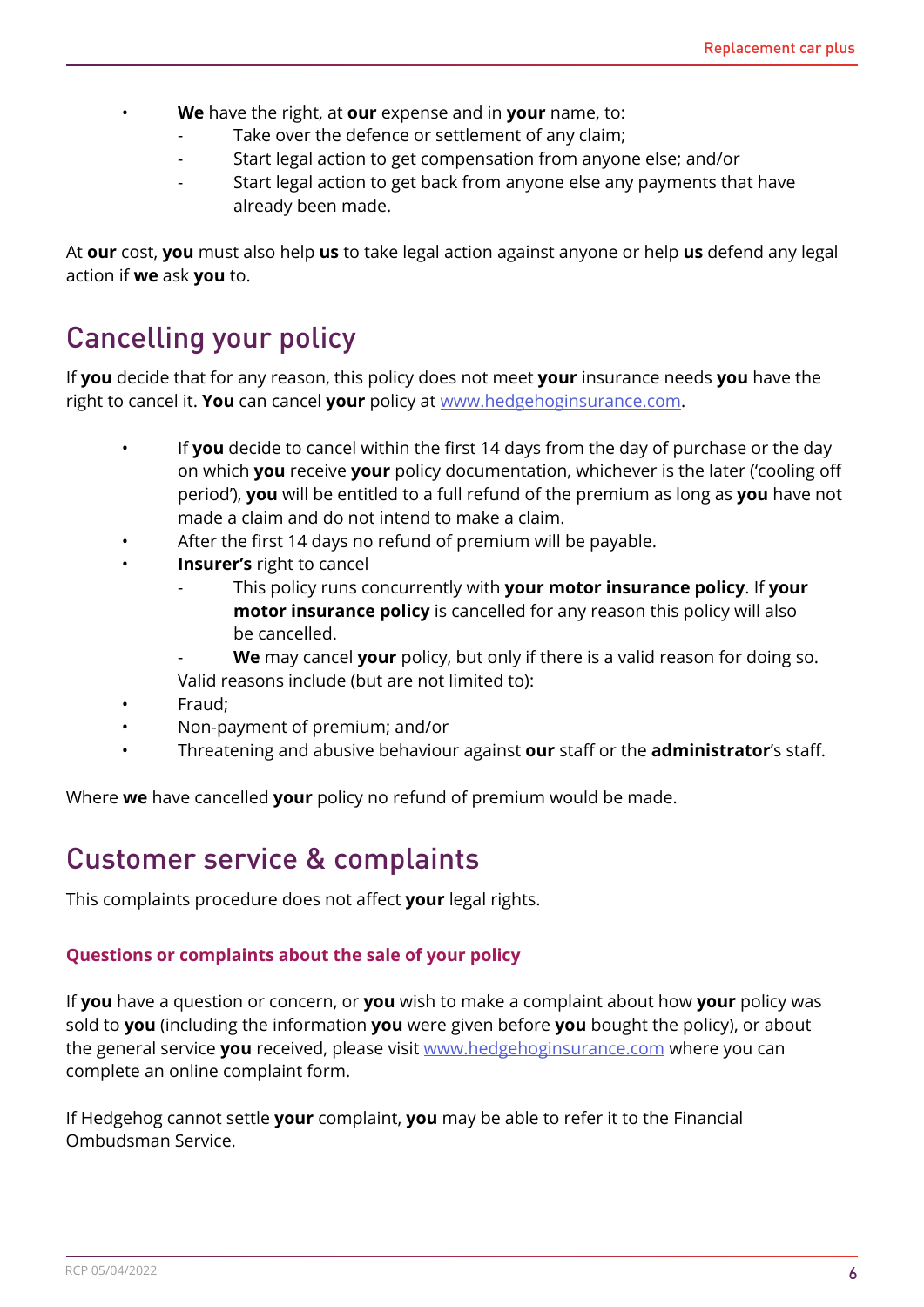### **Questions or complaints about your policy or the handling of your claim**

If **you** have any questions or concerns about the handling of a claim, **you** should contact the **hire firm** on **0330 321 9802**

Please ensure **your** claim number is quoted in all correspondence to assist a quick and efficient response.

If the **administrator** cannot settle **your** complaint, **you** may be able to refer it to the Financial Ombudsman Service. The address is:

> The Financial Ombudsman Service Exchange Tower London E14 9SR

Telephone: 0800 0234 567 from a landline or 0300 1239 123 from a mobile. E-mail: [complaint.info@financial-ombudsman.org.uk](Mailto:complaint.info@financial-ombudsman.org.uk) Web: <www.financial-ombudsman.org.uk>

Further details will be provided at the appropriate stage of the complaints process. None of the above affects **your** statutory rights.

# Legal and regulatory information

### **Premiums and claims – your rights**

Please note that once **you** have paid **your** premium to Hedgehog **we** treat it as having been received by **us**.

#### **The law & legal proceedings applicable to this insurance**

Unless some other law is agreed in writing, this policy is governed by English law. If there is a dispute, it will only be dealt with in the courts of England or of the country within the **United Kingdom** in which **your** main residence is situated.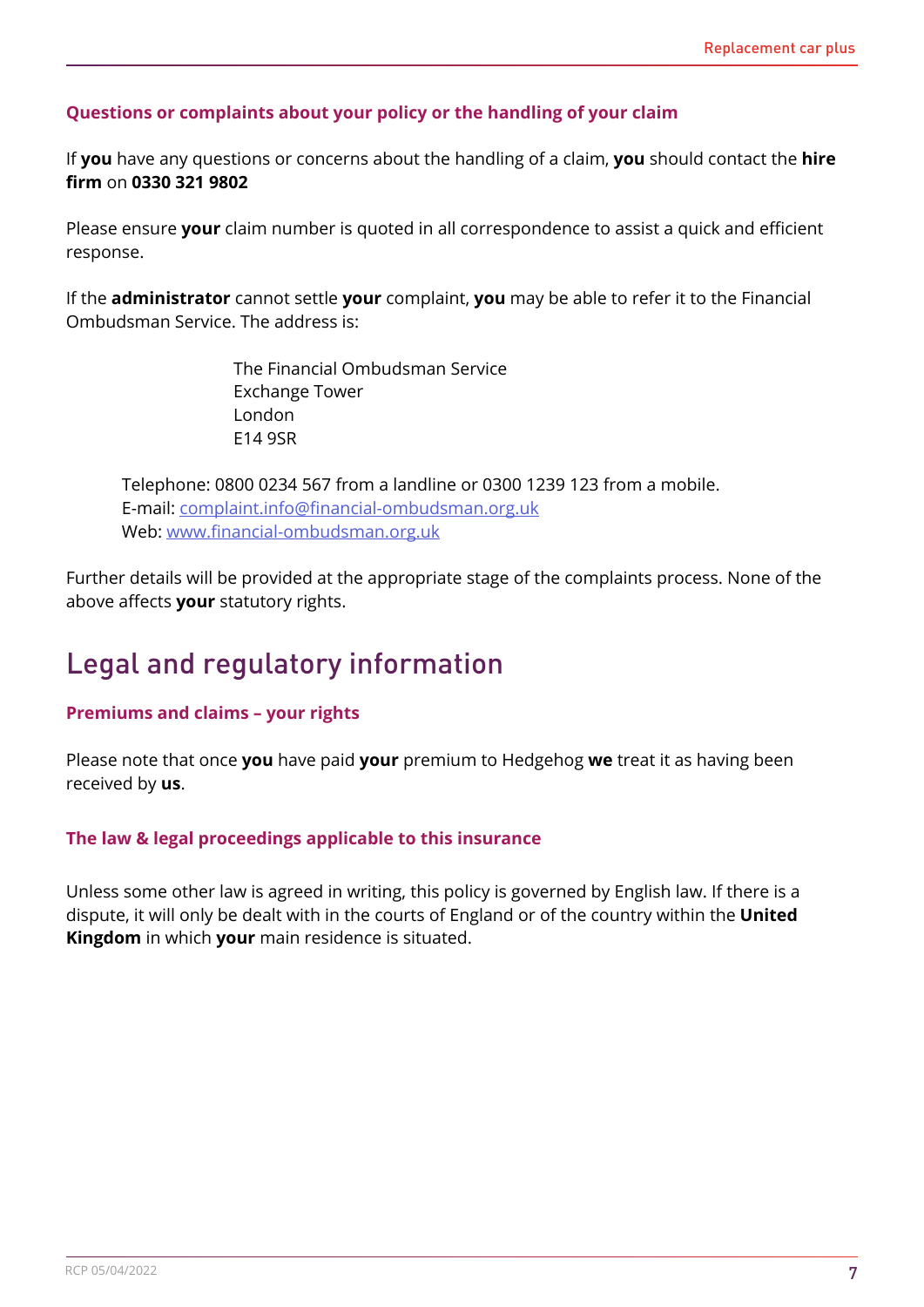# **Arc Legal Assistance Ltd Privacy Notice**

Arc Legal Assistance Ltd are committed to protecting and respecting **your** privacy in accordance with the current data protection legislation. For more information, please visit [www.arclegal.co.uk](http://www.arclegal.co.uk).

### **Royal & Sun Alliance Insurance Ltd Privacy Policy**

**Your** privacy is important to **us** and **we** are committed to keeping it protected. **We** have created this Customer Privacy Notice which will explain how **we** use the information **we** collect about **you** and how **you** can exercise **your** data protection rights. **You** can view **our** full privacy notice by visiting<https://www.rsagroup.com/support/legal-information/partner-privacy-policy/>

If **you're** unable to access the link or have any questions or comments about **our** privacy notice, please write to: The Data Protection Officer, RSA, Bowling Mill, Dean Clough Industrial Park, Halifax, HX3 5WA. **You** can also email **us** at crt.halifax@uk.rsagroup.com.

### **Financial Services Compensation Scheme**

Royal & Sun Alliance Insurance Ltd is a member of the Financial Services Compensation Scheme (FSCS). This provides compensation in case any member goes out of business or into liquidation and is unable to meet any valid claims against its policies. **you** may be entitled to compensation if **we** cannot meet **our** obligations, depending on the circumstances of the claim. Further information about the compensation scheme can be obtained from the FSCS.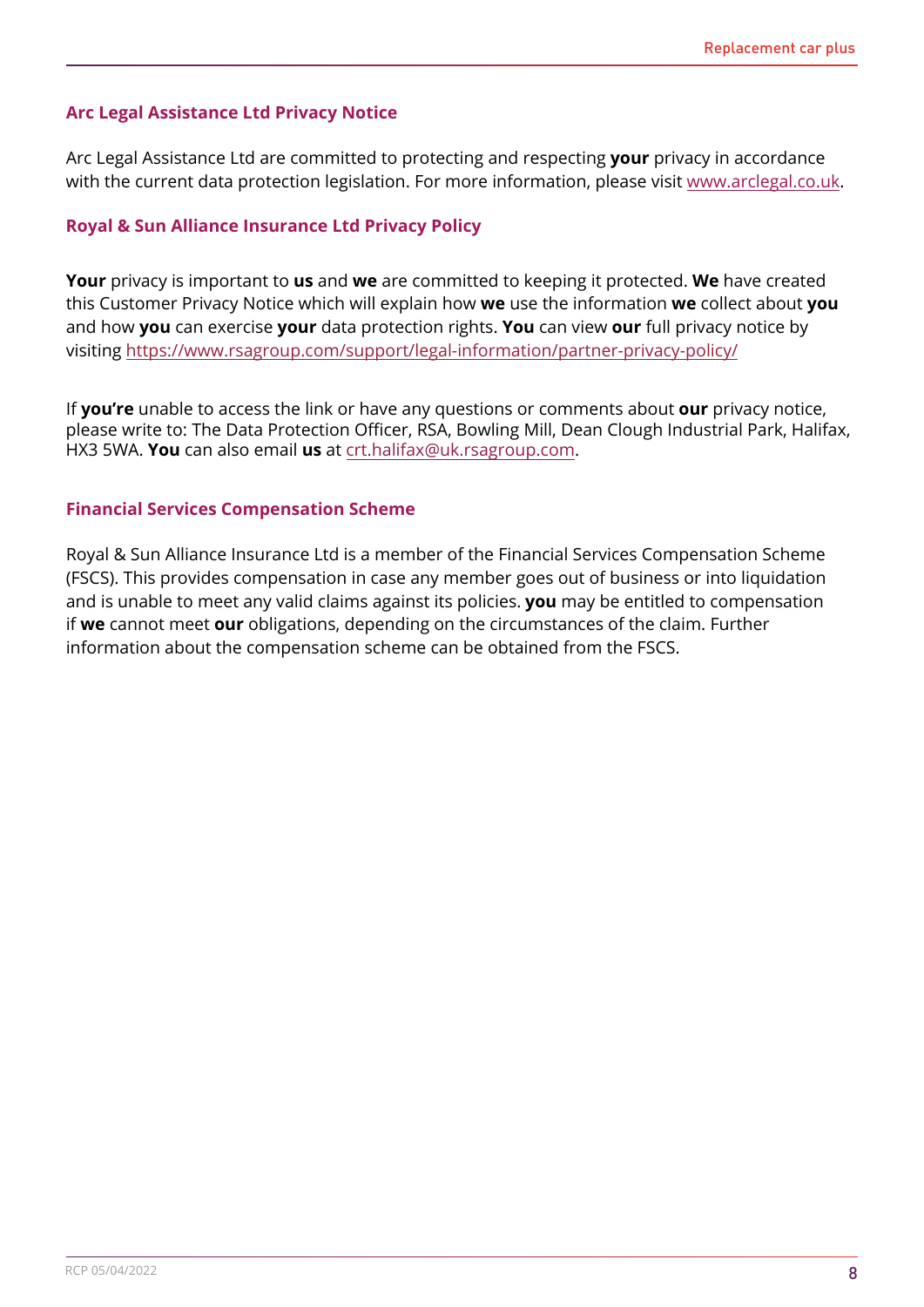# **Definitions**

Certain words throughout this document are defined words and are shown in **bold**. These are listed and defined below.

# **Administrator**

Arc Legal Assistance Ltd.

# **Computer virus**

A set of corrupting, harmful, or otherwise unauthorised instructions or code, whether these have been introduced maliciously or otherwise, and multiply themselves through a computer system or network of whatsoever nature.

### **Electronic data**

Facts, concepts and information stored to form useable data for communications, interpretations, or processing by electronic or electromechanical data processing or other electronically controlled hardware, software and other coded instructions for the processing and manipulation of data, or the direction and manipulation of such hardware.

# **Hre firm**

The provider of **your replacement vehicle** as arranged by **us**.

# **Hire period**

The period from the date a **replacement vehicle** is delivered to **you** until the date when **you** receive a settlement in respect of the value of the **insured vehicle** or the date on which the **insured vehicle** is recovered in the event of theft, subject to a maximum of 21 days.

# **Insured incident**

A road traffic accident which is **your** fault, damage by fire or vandalism, or attempted theft within the **territorial limits** that renders the **insured vehicle** a **total loss** or undriveable, as determined or accepted by the **insurer**, the third party insurer or by a garage who is a member of the Vehicle Builders & Repairers Association (VBRA) or Motor Vehicle Repairers Association (NVRA) or another similar recognised body; or Theft of the **insured vehicle** within the **territorial limits** where the **insured vehicle** is not recovered.

### **Insured vehicle**

Any vehicle which **you** are insured to drive under the **motor insurance policy**.

### **Motor insurance policy**

The motor insurance policy that has been issued to **you** for the **insured vehicle** by Hedgehog.

### **Optional extras policy schedule**

The document issued to **you** for the **insured vehicle** by Hedgehog which forms part of this policy.